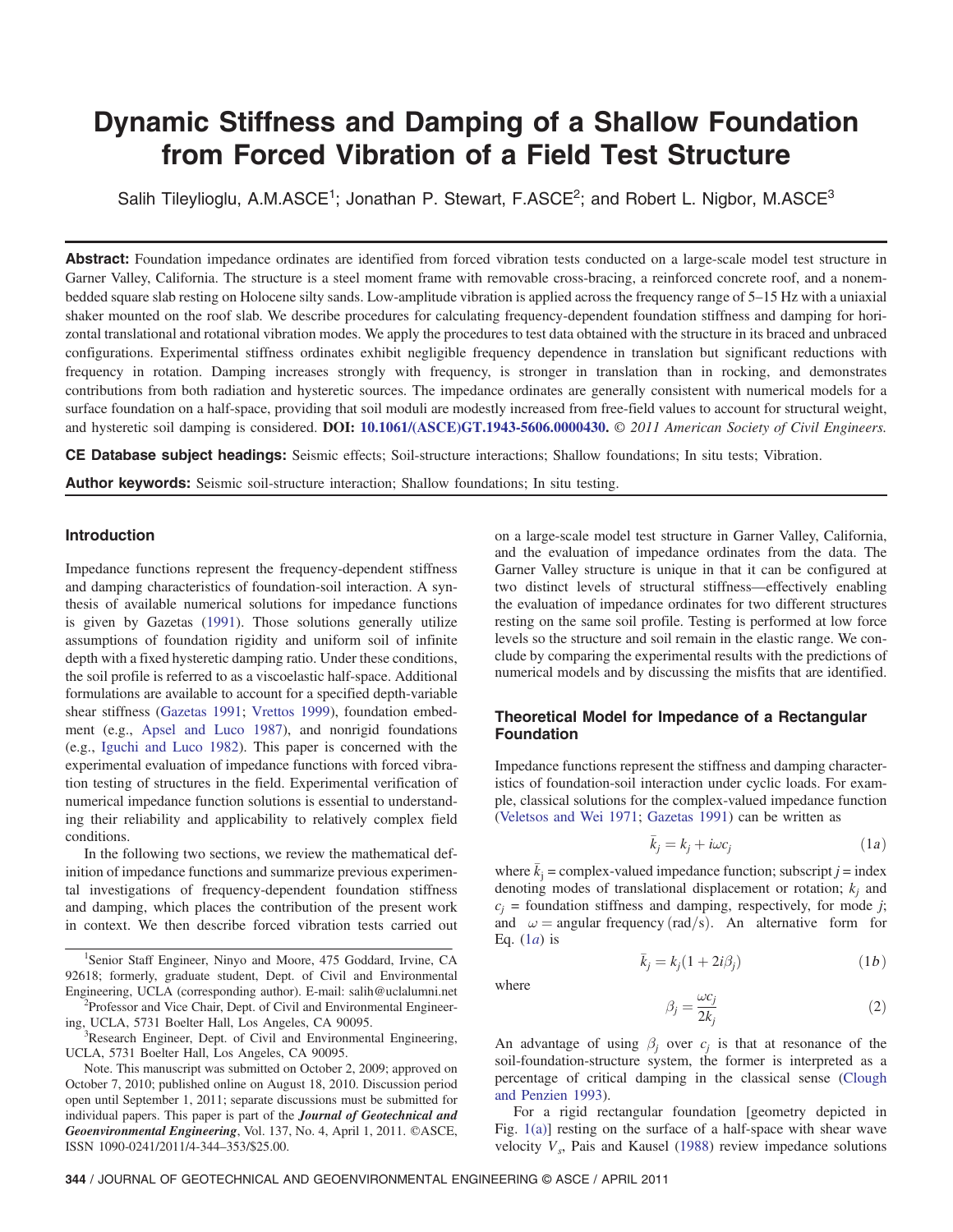<span id="page-1-0"></span>

Fig. 1. (a) Geometry of rectangular foundation used in impedance models; (b) and (c) dynamic modifiers for impedance functions of square foundation [adapted from Pais and Kausel ([1988\)](#page-9-4) and Vrettos [\(1999](#page-9-1))]; the Vrettos solutions are for a shear modulus profile that doubles from depth zero to depth infinity

in the literature and present fitting equations for the stiffness and damping terms from Eq.  $(1a)$  $(1a)$ . Referring to Fig.  $1(a)$ , the solutions describe translational stiffness along axes  $x$ ,  $y$ , and  $z$ , and stiffness against rotation around those axes (denoted xx, yy, and  $zz$ ). Damping solutions are also provided. Stiffness  $k_j$  is proportional to the static foundation stiffness for mode j, denoted  $K_i$ , which in turn depends on soil shear modulus G, foundation dimensions, and soil Poisson's ratio  $(\nu)$ 

$$
k_j = K_j \times \alpha_j \tag{3a}
$$

<span id="page-1-2"></span><span id="page-1-1"></span>where

$$
K_j = GB^{m}f(B/L, \nu), \quad \alpha_j = \alpha_j(B/L, a_0) \tag{3b}
$$

and  $m = 1$  for translation and  $m = 3$  for rotation. The  $\alpha_i$  terms are dynamic modifiers of the static stiffness depending on dimensionless frequency  $a_0$ 

$$
a_0 = \frac{\omega B}{V_s} \tag{4}
$$

<span id="page-1-3"></span>Fig. [1\(b\)](#page-1-0) shows analytical solutions for stiffness dynamic modifiers ( $\alpha$  terms) whereas Fig. [1\(c\)](#page-1-0) shows damping dynamic modifiers  $(\beta$  terms) neglecting the hysteretic component. Solutions are shown both for a uniform half-space (by using the approximate formulas of [Pais and Kausel 1988\)](#page-9-4) and a nonuniform media [\(Vrettos 1999\)](#page-9-1).

For translational modes, stiffness modifiers  $(\alpha_x, \alpha_y)$  are nearly frequency-independent, indicating that the real part of the translational impedance function [Eq. (1[a](#page-0-0))] is also frequencyindependent. Damping terms for translation  $(\beta_x, \beta_y)$  increase linearly with frequency. Rotational modes show more frequencydependent stiffness modifiers and nonlinear variations of damping with frequency. Fig. [1\(b\)](#page-1-0) shows that rotational stiffness terms are not significantly affected by soil nonuniformity, whereas Fig. [1\(c\)](#page-1-0) shows that damping is reduced.

It is common in engineering practice to neglect the  $\alpha_i$  terms [\(ASCE 2006\)](#page-8-2) and to indirectly account for dashpots  $c_i$  by using a foundation system viscous damping ratio  $\beta_f$  [\(BSSC 2009;](#page-8-3) [ASCE](#page-8-2) [2006](#page-8-2)). Hence, ASCE ([2006\)](#page-8-2) guidelines provide equations for static stiffness (which are adapted from [Pais and Kausel 1988\)](#page-9-4) but do not discuss dashpots or dynamic modifiers for stiffness. The rationale for ignoring dynamic stiffness modifiers is because they are close to 1 for the low frequencies typically of interest for building structures, although this has been questioned for rotational stiffness [\(Stewart et al. 2003](#page-9-5)). In this paper, we examine the full, frequencydependent foundation stiffness (and damping), which provides

insight into the degree to which this common simplifying assumption is reasonable for realistic field conditions.

## Previous Experimental Evaluations of Impedance **Ordinates**

Experimental investigations of impedance functions typically seek to evaluate stiffness and damping terms for horizontal translation  $(j = x \text{ or } y)$  and rotation within the vertical plane  $(j = xx \text{ or } yy)$ . Cyclic excitation is generally provided by a shaker installed on the roof or foundation of a structure. The first field investigations of foundation impedance provided results over a limited range of frequencies [\(Lin and Jennings 1984](#page-9-6); [Luco et al. 1988](#page-9-7); [Wong](#page-9-8) [et al. 1988\)](#page-9-8) or for small structures representative of strong motion instrument huts [\(Crouse et al. 1990\)](#page-8-4). More recently, de Barros and Luco ([1995\)](#page-8-5) tested the relatively large model structure of a nuclear reactor and provided impedance ordinates over a relatively wide frequency range (∼4–20 Hz). Fig. [2](#page-2-0) shows impedance ordinates evaluated by de Barros and Luco; the results, which are shown in nonnormalized form because of the uncertain shear modulus of the foundation soils, illustrate the noisy character of the data, especially at frequencies under 4 or greater than 14 Hz. Also shown in Fig. [2](#page-2-0) are three model predictions for stiffness and damping, which result from uncertainty in the appropriate  $V<sub>s</sub>$  value to use with numerical solutions.

Laboratory-scale investigations of foundation-soil interaction were also performed [\(Richart and Whitman 1967;](#page-9-9) [Dobry et al.](#page-8-6) [1986](#page-8-6); [Nii 1987](#page-9-10); [Gazetas and Stokoe 1991;](#page-9-0) [Gadre and Dobry 1998](#page-8-7); [Gajan and Kutter 2008\)](#page-8-8). These tests provide valuable insights, especially under conditions involving highly nonlinear soil behavior. However, laboratory tests are limited in their ability to reproduce certain field conditions [\(Novak 1987\)](#page-9-11). For example, the finite size of the laboratory test container precludes radiation damping of waves with quarter-wavelengths on the order of the container dimension [as reported by Dobry et al. 1986, Fig. [6\(a\)](#page-5-0)]. For this reason we emphasize field testing, which involves realistic boundary conditions essential for model calibration.

Two practical difficulties associated with field testing for impedance ordinates and comparison to model predictions have been encountered in previous work. First, limited resolution of the data acquisition system with respect to analog-to-digital signal conversion and time-stamping contribute significant noise to the results. Most previous studies have not formally evaluated noise effects, which can lead to spurious results (e.g., impedance ordinates in Fig. [2](#page-2-0) for frequencies outside the 4–14 Hz range). A more complete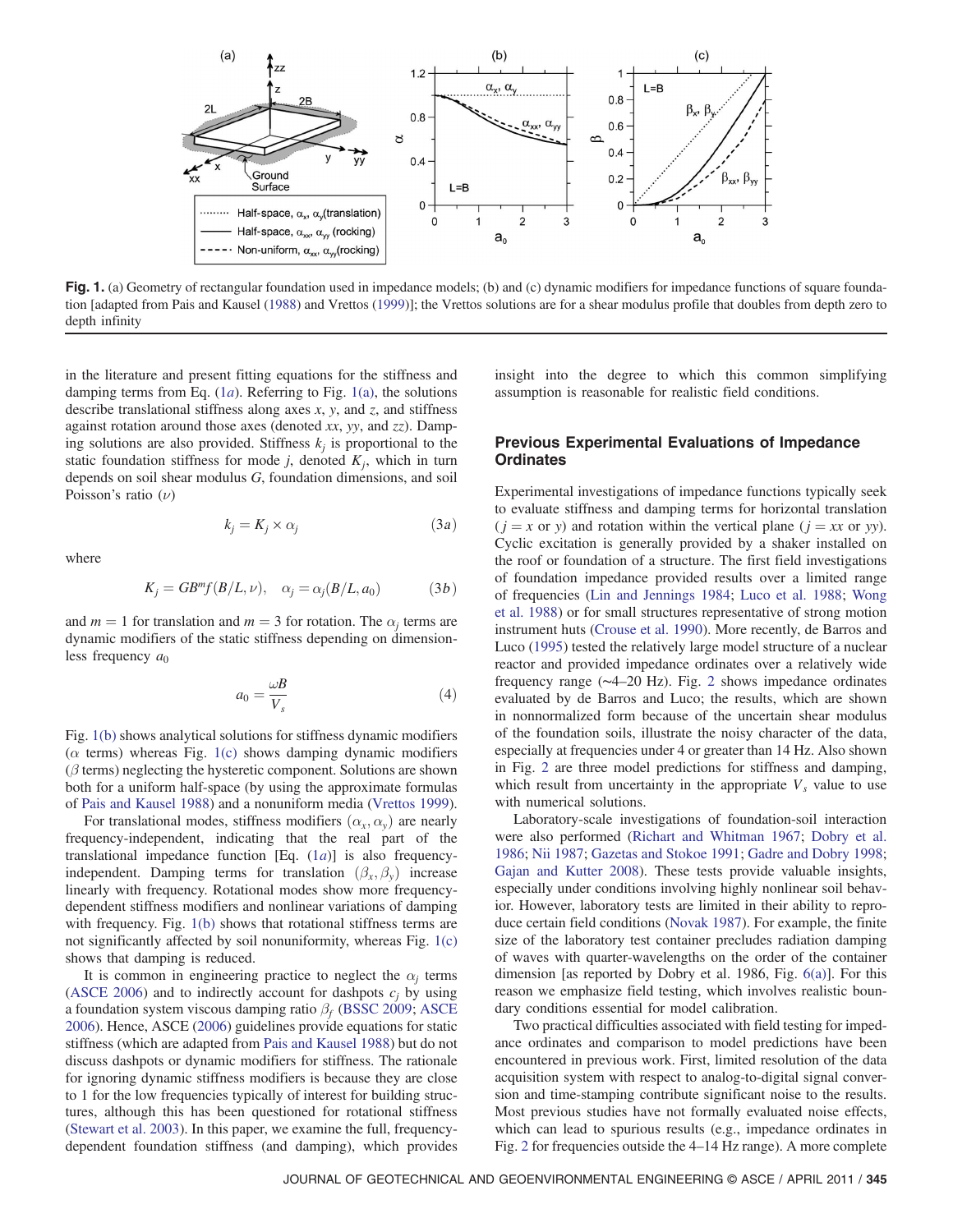<span id="page-2-0"></span>

Fig. 2. Translational (top) and rotational (bottom) impedance values som logging and SASW tests [J. Steld], [<br>For the model of a nuclear containment structure at Hualien Taiwan SASW data from Stokoe et al. [\(2004\)](#page-9-13)] for the model of a nuclear containment structure at Hualien, Taiwan (adapted from [de Barros and Luco 1995](#page-8-5))

discussion of these problems is presented in Stewart et al. ([2005\)](#page-9-12). Second, shear wave velocity profiles have generally been established with downhole or suspension logging methods in the free-field. This presents two problems. First, those geophysical methods have limited resolution very near the ground surface (e.g., [Andrus et al. 2004\)](#page-8-9). Because the soil materials immediately below the foundation exert the greatest influence on foundation stiffness, this introduces uncertainty to the selection of a  $V<sub>s</sub>$  value for use with numerical solutions. Second, seismic velocities measured in the free-field neglect the effect of confinement provided by the weight of the structure.

The available inventory of test data on impedance ordinates is limited and does not always favorably compare to numerical models. Given the increasingly common use of foundation modeling in performance-based seismic design ([ASCE 2006](#page-8-2)), the lack of data against which to verify numerical model predictions is a concern. This paper presents (1) a methodology for data interpretation to evaluate foundation impedance functions; and (2) a data set obtained by using high-fidelity modern sensors and data acquisition equipment, which provides relatively high signal-to-noise ratios and robust time-stamping. The effects of noise on the results are evaluated to establish the usable frequency range of the experimental ordinates. Moreover, velocity profiling is configured to examine near-surface and deeper features so numerical models are exercised with greater confidence.

## Site and Structure Description

The model test structure is located in a sedimentary basin instrumented as part of the Garner Valley Differential Array (GVDA), which in turn is part of the George E. Brown Jr. Network for Earthquake Engineering Simulation (NEES). As shown in Fig. [3,](#page-2-1) soil conditions consist principally of silty sand materials extending to a depth of 18 m, which are underlain by decomposed granite. Relatively intact crystalline bedrock occurs at a depth of 88 m. The groundwater table is at the surface in rainy seasons and drops to approximately 3 m in dry seasons. Geophysical tests [suspension logging and spectral analysis of surface waves (SASW)] were carried out to measure S-wave velocities with results shown in Fig. [3.](#page-2-1) Three SASW arrays were positioned on the ground immediately adjacent to the structure ([Stokoe et al. 2004\)](#page-9-13). Two dispersion curves

<span id="page-2-1"></span>

**Fig. 3.** Soil profile with shear wave velocities obtained from suspension logging and SASW tests [J. Steidl, personal communication 2009;

were obtained with frequency-independent phase velocities over a wavelength range of 0.6–6.0 m. Those phase velocities have a central value (median) of 198 m/s and a relatively narrow range of  $\pm$  approximately 15 m/s. The third dispersion curve has more scatter and a lower median phase velocity for wavelengths under 4 m of approximately 170 m/s. Averaging the three medians and correcting phase velocities to shear wave velocities provides an estimated median of  $V_{\text{sm}} = 198$  m/s. The range for subsequent analysis is taken as  $183-213$  m/s, which is somewhat narrower than  $V_{\text{sm}}\pm$  the standard deviation of converted phase velocities  $(\sigma_v)$  owing to the wide scatter in the third array. Additional free-field measurements at the site indicated velocities as low as  $120-170$  m/s in the upper 6 m—the relatively fast velocities near the structure are likely attributable, at least in part, to the overburden provided by the test structure. The mass density is taken as 1,800 kg/ $\rm m^3$  and Poisson's ratio as 0.35.

The test structure was constructed specifically to facilitate soilstructure interaction (SSI) experiments and hence is referred to as the NEES soil-foundation-structure interaction (SFSI) test structure. As shown in Fig. [4,](#page-3-0) the structure consists of a simple steel frame supporting a roof slab 40.6 cm in thickness. The foundation consists of a nonembedded reinforced concrete slab 50.8 cm thick. The height of the structure from base of the foundation to the top of roof slab is 4.56 m. The plan dimensions of the foundation and roof slabs are  $4.06 \text{ m} \times 4.06 \text{ m}$ . Reconfigurable bracings are inserted into the structure to modify its vibration characteristics. The mass of the foundation and roof slab are 20.5 and 16.4 Mg, respectively, on the basis of an assumed concrete unit weight of 23.9 kN/m<sup>3</sup>  $(152 \text{ lb/ft}^3)$ . The masses of the intermediate structural elements are 1.7 and 2.0 Mg for the unbraced and braced configurations, respectively. The SFSI test structure is instrumented with triaxial and uniaxial accelerometers, shown in Fig. [4](#page-3-0), and other sensors not used in the present research but described by Youd et al. [\(2004](#page-9-14)). Signals are digitally recorded at 24-bit resolution and a 200 Hz sample rate. Forced vibration is applied with a uniaxial shaker mounted on the bottom of the top slab (Acoustic Power Systems' Model 113 shaker with dynamic mass  $=$  35.65 kg).

In addition to forced vibration tests, many small earthquakes have been recorded at the Garner Valley test site. Tileylioglu [\(2008](#page-9-15)) used both data sets to identify the flexible and fixed-base fundamental mode frequencies listed in Table [1](#page-3-1). The fixed-base properties represent the structure alone (no effect of foundation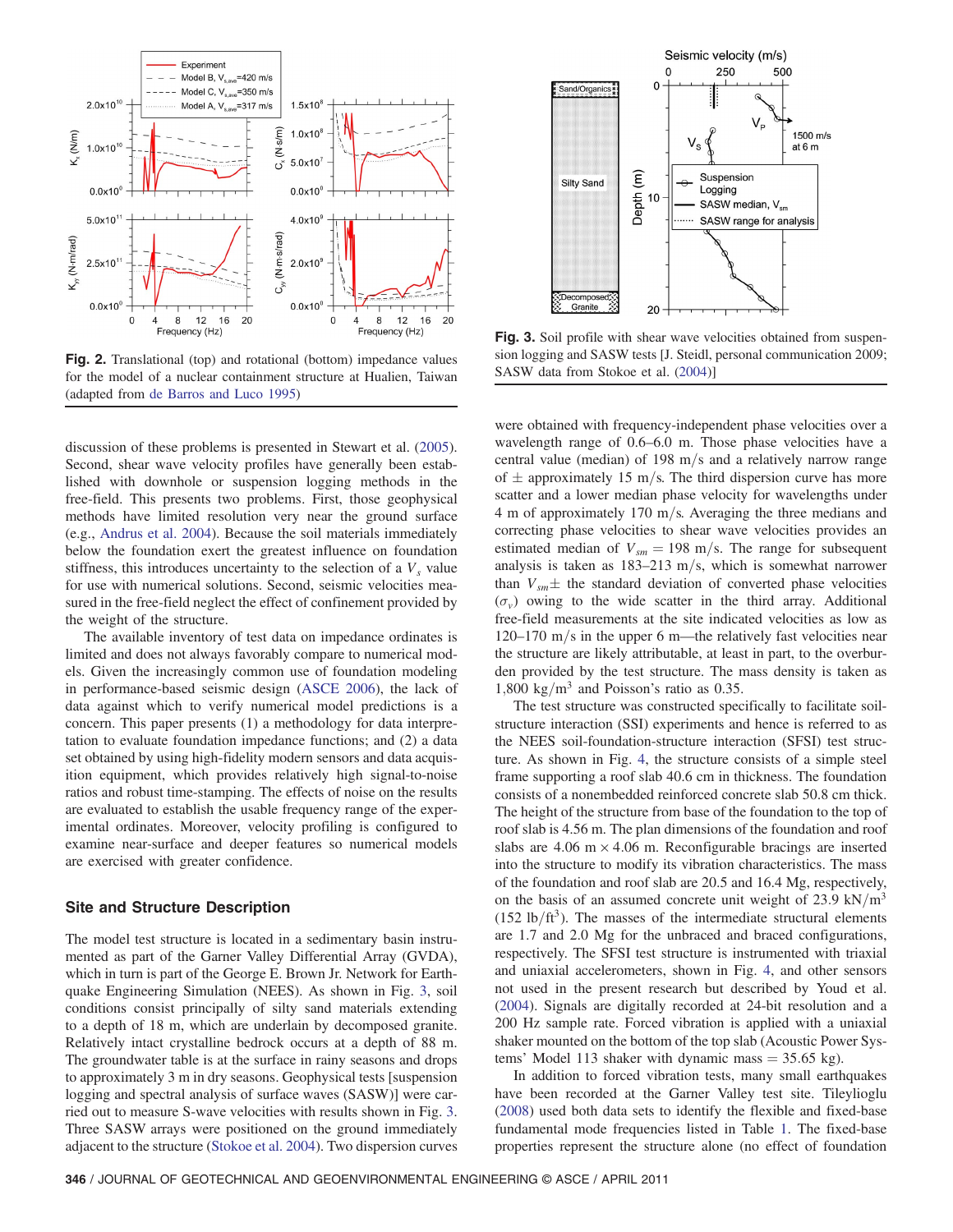<span id="page-3-0"></span>

Fig. 4. Plan and elevation views of the SFSI test structure at GVDA showing locations of instrumentation and shaker

compliance or damping) whereas the flexible-base properties represent the complete system.

# Derivation of Impedance Functions from Forced Vibration Tests

In this section, equations are derived for the calculation of impedance functions from acceleration recordings at the roof (translation) and base-level (translation, rotation from two vertical instruments) of the structural system. The model representing the soilfoundation-structure system is depicted in Fig. [5,](#page-4-0) and has one above-ground structural degree of freedom in translation. The rotational degree of freedom of the top slab is neglected by this procedure, but has a negligible effect in the frequency range used in the tests (5–15 Hz). The compliance of the soil is modeled through springs that enable foundation translation  $(u_f)$  and rotation  $(\theta_f)$  relative to the free-field. Deformation of the structural degree of freedom relative to the translated and rotated foundation is denoted  $u<sub>s</sub>$ .

The equations of motion for the model in Fig. [5](#page-4-0) subjected to forced vibration can be written as follows:

$$
\mathbf{M}\ddot{\mathbf{U}} + \mathbf{C}\dot{\mathbf{U}} + \mathbf{K}\mathbf{U} = \mathbf{F} \tag{5}
$$

<span id="page-3-6"></span>where  $U =$  displacements and rotations of each degree of freedom as

$$
\mathbf{U} = [u_f \quad \theta_f \quad u_s]^T \tag{6}
$$

<span id="page-3-4"></span>Time derivatives of U are indicated with dots over the vector. Terms  $M, C$ , and  $K =$  mass, damping, and stiffness matrices, respectively, and are expressed as (adapted from [Crouse and McGuire 2001](#page-8-10)):

<span id="page-3-3"></span><span id="page-3-2"></span>
$$
\mathbf{M} = \begin{pmatrix} m_f + m_s & m_f h_f + m_s h & m_s \\ m_f h_f + m_s h & I_f + m_f h_f^2 + m_s h^2 & m_s h \\ m_s & m_s h & m_s \end{pmatrix}
$$
 (7a)

$$
\mathbf{K} = \begin{pmatrix} k_x & k_{yx} & 0 \\ k_{xy} & k_{yy} & 0 \\ 0 & 0 & k_s \end{pmatrix} \tag{7b}
$$

$$
\mathbf{C} = \begin{pmatrix} c_x & c_{yx} & 0 \\ c_{xy} & c_{yy} & 0 \\ 0 & 0 & c_s \end{pmatrix}
$$
 (7c)

The use of strain-invariant stiffness and damping terms assumes an elastic response. Also, horizontal excitation is assumed in the x direction, meaning that  $\theta$  = rotation in the x – z plane (rotational stiffness and damping terms carry the yy subscript). The mass, height, and moment of inertia terms in Eq.  $(7a)$  $(7a)$  are defined in Fig. [5](#page-4-0); the diagonal foundation stiffness and damping terms in Eqs.  $(7b)$  $(7b)$ and  $(7c)$  $(7c)$  are defined in Eqs.  $(2)$  $(2)$ ,  $(3a)$  $(3a)$ , and  $(3b)$  $(3b)$  $(3b)$ ; the off-diagonal foundation stiffness and damping terms  $(k_{yx}, c_{yx})$  in Eqs. [\(7](#page-3-2)b) and  $(7c)$  $(7c)$  = coupling terms in the impedance function and are often approximated as zero for surface foundations; and the structural stiffness and viscous damping =  $k<sub>s</sub>$  and  $c<sub>s</sub>$ , respectively. Finally,  $$ 

$$
\mathbf{F} = [F_s \quad hF_s \quad F_s]^T \tag{8}
$$

<span id="page-3-5"></span>Equations of motion at each degree of freedom are obtained by entering the terms from Eqs. ([6\)](#page-3-4)–[\(8](#page-3-5)) into Eq. ([5\)](#page-3-6) and completing the

<span id="page-3-1"></span>Table 1. Fixed and Flexible-Base Fundamental Mode Frequencies for the GVDA Model Test Structure

| <b>Excitation</b> source | Structural configuration | Fixed-base parameters |        | Flexible-base parameters |        |
|--------------------------|--------------------------|-----------------------|--------|--------------------------|--------|
|                          |                          | f(Hz)                 | $(\%)$ | f(Hz)                    | $(\%)$ |
| Earthquake $M_L = 4.2$   | Unbraced                 | 6.70                  | 0.51   | 5.82                     | 1.25   |
| Earthquake $M_w = 5.4$   | Unbraced                 | 6.70                  | 0.90   | 5.81                     | 4.11   |
| Forced                   | Unbraced                 | 6.56                  | 1.48   | 6.04                     | 1.68   |
| Forced                   | <b>Braced</b>            | 12.76                 | 9.33   | 9.88                     | 4.60   |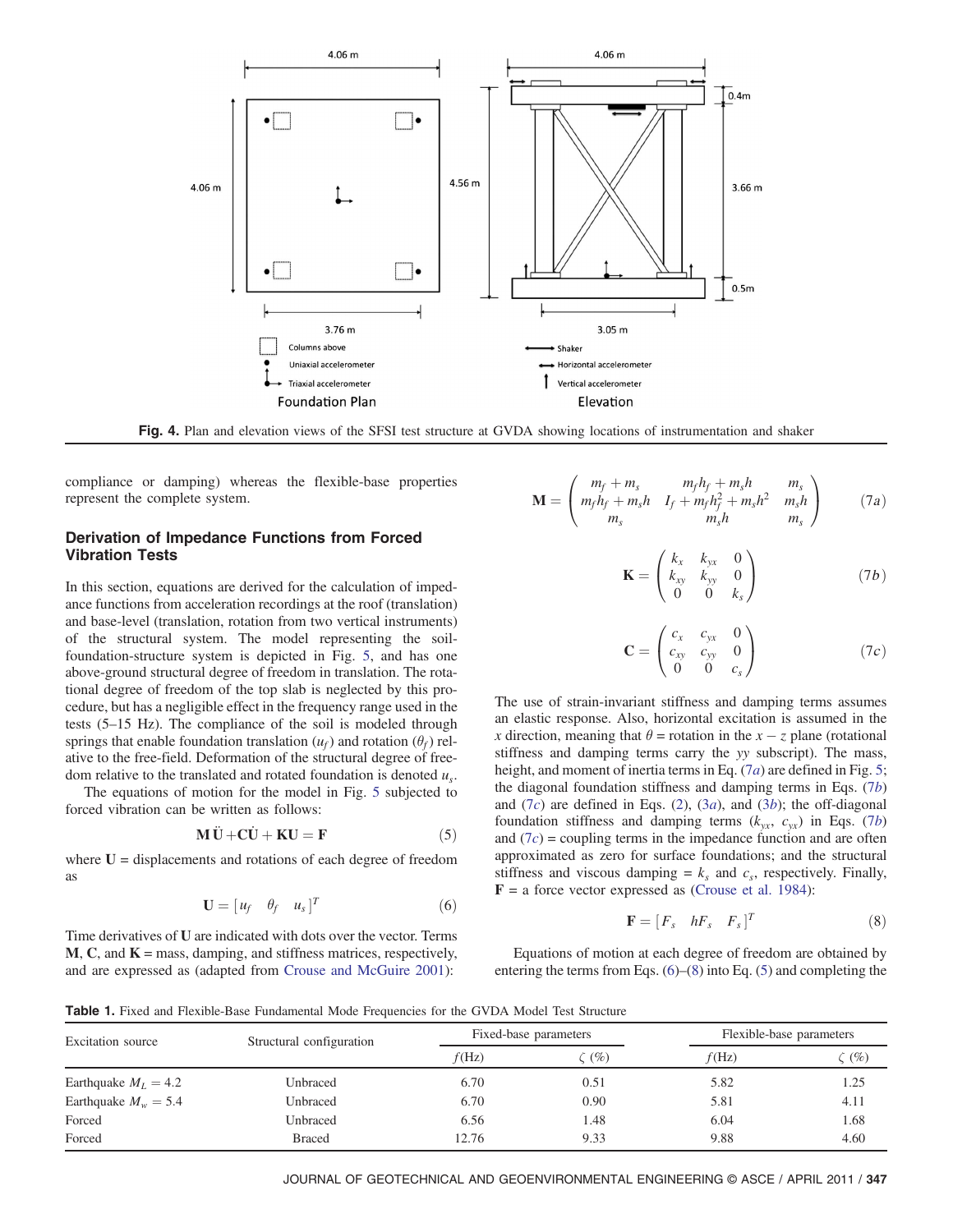<span id="page-4-0"></span>

Fig. 5. Model for soil, foundation, and single-degree-of-freedom structure used to derive impedance functions

<span id="page-4-1"></span>matrix multiplication. Excluding the coupled foundation stiffness and damping terms, the resulting equations are

<span id="page-4-3"></span>Foundation translation:  $m_s(\ddot{u}_f + h\ddot{\theta}_f + \ddot{u}_s) + m_f(\ddot{u}_f + h_f\ddot{\theta}_f)$ 

$$
+ c_x \dot{u}_f + k_x u_f = F_s \tag{9}
$$

<span id="page-4-2"></span>
$$
\text{Foundation rotation: } m_s h(\ddot{u}_f + h\ddot{\theta}_f + \ddot{u}_s) + I_f \ddot{\theta}_f
$$
\n
$$
+ m_f h_f(\ddot{u}_f + h_f \ddot{\theta}_f) + c_{yy} \dot{\theta}_f + k_{yy} \theta_f = hF_s \tag{10}
$$

Structure translation: 
$$
m_s(\ddot{u}_f + h\ddot{\theta}_f + \ddot{u}_s) + c_s\dot{u}_s + k_s u_s = F_s
$$
 (11)

In Eqs. ([9](#page-4-1))–[\(11\)](#page-4-2), quantity  $(\ddot{u}_f + h\ddot{\theta}_f + \ddot{u}_s)$  = measured roof acceleration;  $\ddot{\theta}_f$  is calculated from vertical sensors on the foundation (difference of vertical accelerations divided by horizontal separation distance); and the top-of-foundation acceleration =  $(\ddot{u}_f + 2h_f \dot{\theta}_f)$ . Hence, all the motions listed in Eqs. [\(9\)](#page-4-1)–([11](#page-4-2)) are evaluated from the instrumentation depicted in Fig. [4](#page-3-0). Applying Fourier transforms and writing Eqs. ([9](#page-4-1)) and ([10\)](#page-4-3) in displacements yields:

$$
-\omega^2 m_s (\bar{u}_f + h\bar{\theta}_f + \bar{u}_s) - \omega^2 m_f (\bar{u}_f + h_f \bar{\theta}_f) + i\omega c_x \bar{u}_f + k_x \bar{u}_f = \bar{F}_s
$$
\n(12)

$$
-\omega^2 m_s h(\bar{u}_f + h\bar{\theta}_f + \bar{u}_s) - \omega^2 I_f \bar{\theta}_f - \omega^2 m_f h_f (\bar{u}_f + h_f \bar{\theta}_f) + i\omega c_{yy} \bar{\theta}_f + k_{yy} \bar{\theta}_f = h\bar{F}_s
$$
\n(13)

where the overbar indicates the variable in the frequency domain (obtained through Fourier transformation). Rearranging the previous equations yields the following:

$$
-\omega^2 m_s(\bar{u}_f + h\bar{\theta}_f + \bar{u}_s) - \omega^2 m_f(\bar{u}_f + h_f\bar{\theta}_f) + (\bar{k}_x)\bar{u}_f = \bar{F}_s
$$
 (14)

$$
-\omega^2 m_s h(\bar{u}_f + h\bar{\theta}_f + \bar{u}_s) - \omega^2 I_f \bar{\theta}_f - \omega^2 m_f h_f(\bar{u}_f + h_f \bar{\theta}_f) + (\bar{k}_{yy}) \bar{\theta}_f = h\bar{F}_s
$$
\n(15)

<span id="page-4-4"></span>where the terms  $k_x$  and  $k_y$  = complex-valued translational and rotational foundation stiffnesses, respectively, as defined in Eq.  $(1a)$  $(1a)$ . Hence, the translational and rotational stiffness and damping can be evaluated in the frequency domain with the following equations:

<span id="page-4-5"></span>
$$
\bar{k}_x = \frac{\bar{F}_s + \omega^2 m_s (\bar{u}_f + h\bar{\theta}_f + \bar{u}_s) + \omega^2 m_f (\bar{u}_f + h_f \bar{\theta}_f)}{\bar{u}_f} \tag{16}
$$

$$
\bar{k}_{yy} = \frac{h\bar{F}_s + \omega^2 m_s h(\bar{u}_f + h\bar{\theta}_f + \bar{u}_s) + \omega^2 I_f \bar{\theta}_f + \omega^2 m_f h_f(\bar{u}_f + h_f \bar{\theta}_f)}{\bar{\theta}_f}
$$
\n(17)

Identical expressions for shaking in the y direction are obtained if the horizontal translations in Eqs. ([16](#page-4-4)) and [\(17\)](#page-4-5) are measured in the y direction and the foundation rotation is measured in the  $y - z$ plane [denoted  $xx$  in Fig. [1\(a\)\]](#page-1-0).

In Eq. ([16](#page-4-4)), the complex translational stiffness term is equal to the ratio of the base shear to the foundation displacement. The complex rotational stiffness term in Eq. ([17](#page-4-5)) is equal to the ratio of base moment to the found[a](#page-0-0)tion rotation. Through Eq.  $(1a)$ , the real parts of these terms give the dynamic stiffness coefficient; the complex parts include the corresponding damping coefficient.

Eqs. [\(16\)](#page-4-4) and [\(17](#page-4-5)) are validated by generating simulated data with a computational model of a structure similar to the one in Fig. [5](#page-4-0) with a specified impedance function (including coupling terms). The normalized fundamental mode frequency for the system is  $a_0 = 0.53$ , which approximately matches the flexible-base frequency of the Garner Valley test structure. The data are generated by exciting the model with a broadband excitation force. Details of the forcing function are unimportant because the model of the structure-soil system is elastic. Computed data consisting of roof and foundation translational displacements and foundation rotation were then used to invert the foundation impedance with Eqs. [\(16\)](#page-4-4) and ([17](#page-4-5)). Fig. S1 shows the impedance ordinates used in the simulations and those returned by the inversion for this single-degreeof-freedom (SDOF) structure. Errors are small (less than 9%) and result from exclusion of the coupling impedance terms in the derivation of Eqs. ([16](#page-4-4)) and ([17](#page-4-5)). If coupling terms are excluded from the computational model producing the simulated data, then the match of impedance terms is essentially perfect.

A second set of simulations were performed for a two-degreeof-freedom structural system with intermediate-level mass of approximately 10% of the top mass. The system has an identical first-mode frequency to that considered previously ( $a_0 = 0.53$ ) and a second-mode normalized frequency of  $a_0 = 4.5$ . Coupling impedance terms are not used in the simulations, so differences between assumed and inverted impedance ordinates result solely from higher mode effects. The inversion of foundation impedance is performed by using Eqs. ([16](#page-4-4)) and [\(17\)](#page-4-5), which neglects the inertia of the intermediate-level mass. The purpose of this simulation is to evaluate errors associated with the use of the SDOF inversion technique for a structure with a higher mode. As shown in Fig. S1, those results demonstrate no significant errors at low frequencies. However, errors occur at higher frequencies as the second mode is approached. This suggests that inverted impedance ordinates could be erroneous near higher mode frequencies.

## Field Testing Program

## Testing Overview

Two types of tests were carried out on the structure: fast sweep tests for the braced and unbraced configurations and harmonic tests for the braced configuration. In the fast sweep tests, the frequency of the shaker force was lowered gradually from 15 to 5 Hz in 60 s. In the harmonic tests, the frequency of the shaker force was held constant until the system reached steady state and for 30 cycles thereafter. The excitation frequency was then increased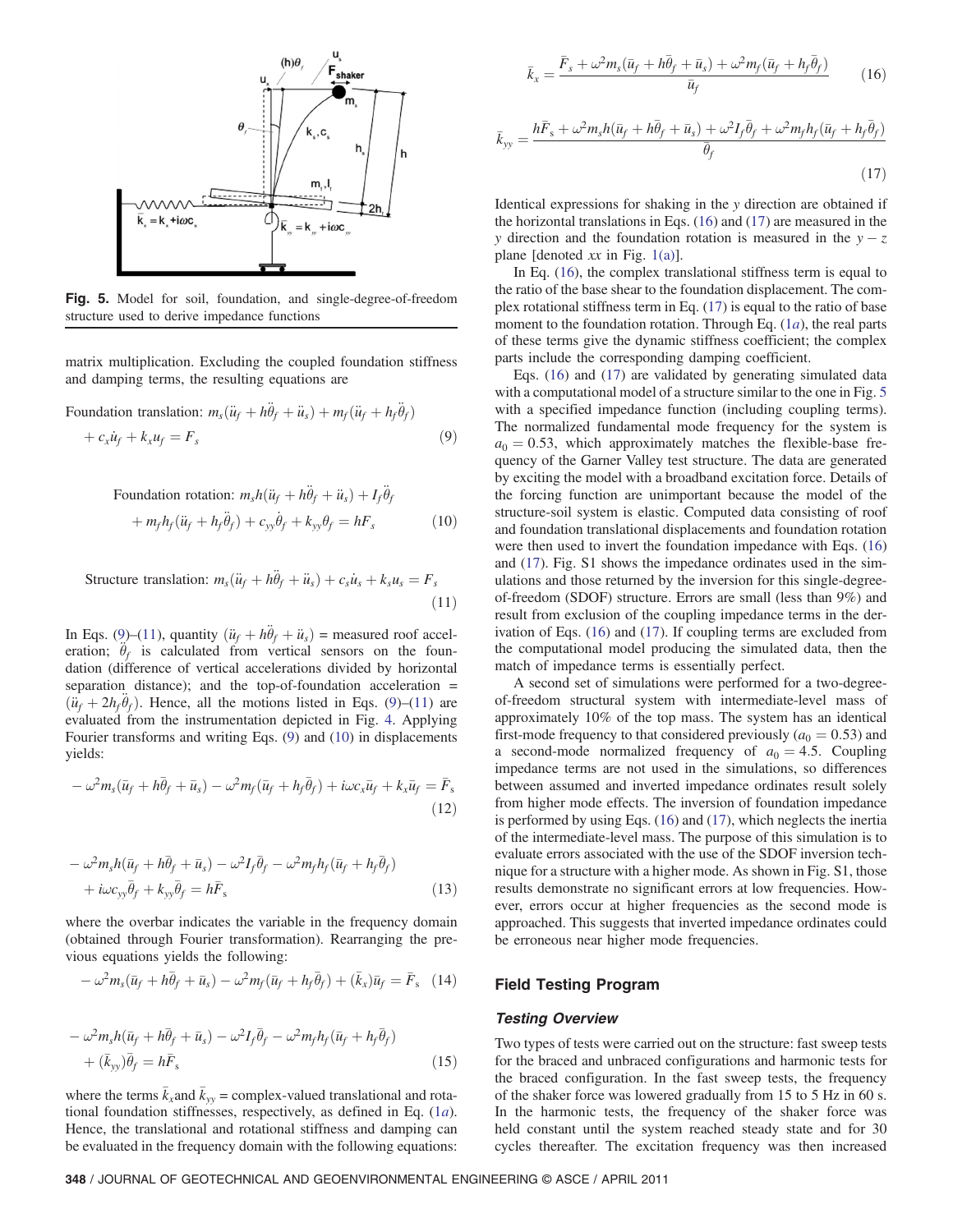by increments to the next level and the process was repeated. This type of test was also carried out in the frequency range of 5–15 Hz. The braced and unbraced experiments reported in this paper were both conducted on November 4, 2006, so that environmental conditions for the two tests were effectively identical.

Figs. [6\(a\)](#page-5-0) and [6\(b\)](#page-5-0) show Fourier amplitude spectra of the roof and base translation. The motions imposed during the tests are small—the peak displacement and acceleration of the roof are 0.005 cm and 0:009 g, respectively, and 0.0003 cm and 0:0006 g for the base. Accordingly, the structural and soil response were expected to remain in the elastic range. Also shown in Figs. [6\(a\)](#page-5-0) and [6\(b\)](#page-5-0) is the Fourier amplitude of noise from a horizontal instrument at the foundation level, which was recorded in a time interval with no external excitation. The roof translation is comfortably above the noise level across the full range of tested frequencies. The foundation translation approaches the noise level at approximately 14 and 9 Hz in the braced and unbraced struc-tures, respectively. Fig. [6\(c\)](#page-5-0) shows Fourier spectra of rotation  $\theta$ for tests on the braced and unbraced structure and for zero excitation (marked as "noise"). Like the translational motions, the braced signal is above the noise level for nearly the full range of frequencies, and the unbraced signal is closer to, but generally above, the noise level for frequencies below 10 Hz.

#### Analysis of Foundation Impedance from Test Data

Eqs. [\(16\)](#page-4-4) and ([17](#page-4-5)) are examples of transfer functions, which are ratios of time series in the frequency domain. Numerator terms represent base shear [Eq. ([16](#page-4-4))] and moment [Eq. [\(17\)](#page-4-5)], which are derived from accelerations recorded in the time domain and then converted to the frequency domain by using the fast Fourier transformation (FFT). The FFT of a recorded acceleration is  $-\omega^2 \bar{u}$ , in which  $\bar{u}$  is the corresponding displacement. Denominators in Eqs. [\(16\)](#page-4-4) and [\(17\)](#page-4-5) are displacement and rotation terms obtained from the Fourier transformation of recorded acceleration divided by  $-\omega^2$ .

Fig. S2 in the electronic supplement plots loops of shear versus base displacement and moment versus base rotation for cycles of the braced structure at low frequencies (near 6 Hz), midfrequencies (near 10 Hz), and high frequencies (near 14 Hz). Similar plots for the unbraced structure are provided at 6, 7.5, and 9 Hz. Important features in these plots include (1) the secant moduli of the moment-rotation loops decrease markedly with frequency, indicating frequency dependence of the foundation rocking stiffness terms  $(k_y)$ , whereas the shear-sliding stiffnesses  $(k_x)$  are nearly independent of frequency; (2) the "fatness" of the loops is greater for shear-sliding than for moment-rotation, demonstrating the

greater effectiveness of the shear-sliding deformation mode in foundation-soil energy dissipation; and (3) the loop fatness increases with frequency, demonstrating the contributions of radiation damping, which scales with frequency, to the overall foundation-soil damping.

The calculation of the transfer functions in Eqs. ([16](#page-4-4)) and ([17](#page-4-5)) is complicated by denominator terms that can be small at some frequencies owing to noise and other effects, causing the ratio to become very large. Accordingly, unsmoothed Fourier amplitude or phase spectra can have large frequency-to-frequency variability. Fig. [7\(a\)](#page-5-1) shows an example of unsmoothed transfer functions calculated by using Eq. [\(16\)](#page-4-4); the result shown is the real part of the transfer function corresponding to the frequency-dependent foundation stiffness  $k_x$ , calculated by using signals recorded from the unbraced and braced structures excited in the fast sweep mode. Note the jagged appearance of the functions, which can complicate interpretation.

Mikami et al. ([2008\)](#page-9-16) review signal processing procedures (smoothing and windowing), which are designed to smooth transfer functions so that physically meaningful attributes are more readily discerned. Windowing involves the selection of the time segment considered in the analysis, which can be nontrivial for earthquake accelerograms. For the present application involving a controlled source, the time window is simply the untapered interval during which forced vibration is applied. Mikami et al. [\(2008](#page-9-16)) describe

<span id="page-5-1"></span>

Fig. 7. (a) Example of smoothed and unsmoothed impedance results for translational foundation stiffness of braced and unbraced structures; (b) coherence of smoothed translational impedance estimates showing effects of noise

<span id="page-5-0"></span>

Fig. 6. (a) Fourier spectra of recorded horizontal displacements from fast sweep tests of braced structure; (b) same as (a), but for unbraced structure; (c) Fourier spectra of base rotations for braced and unbraced structure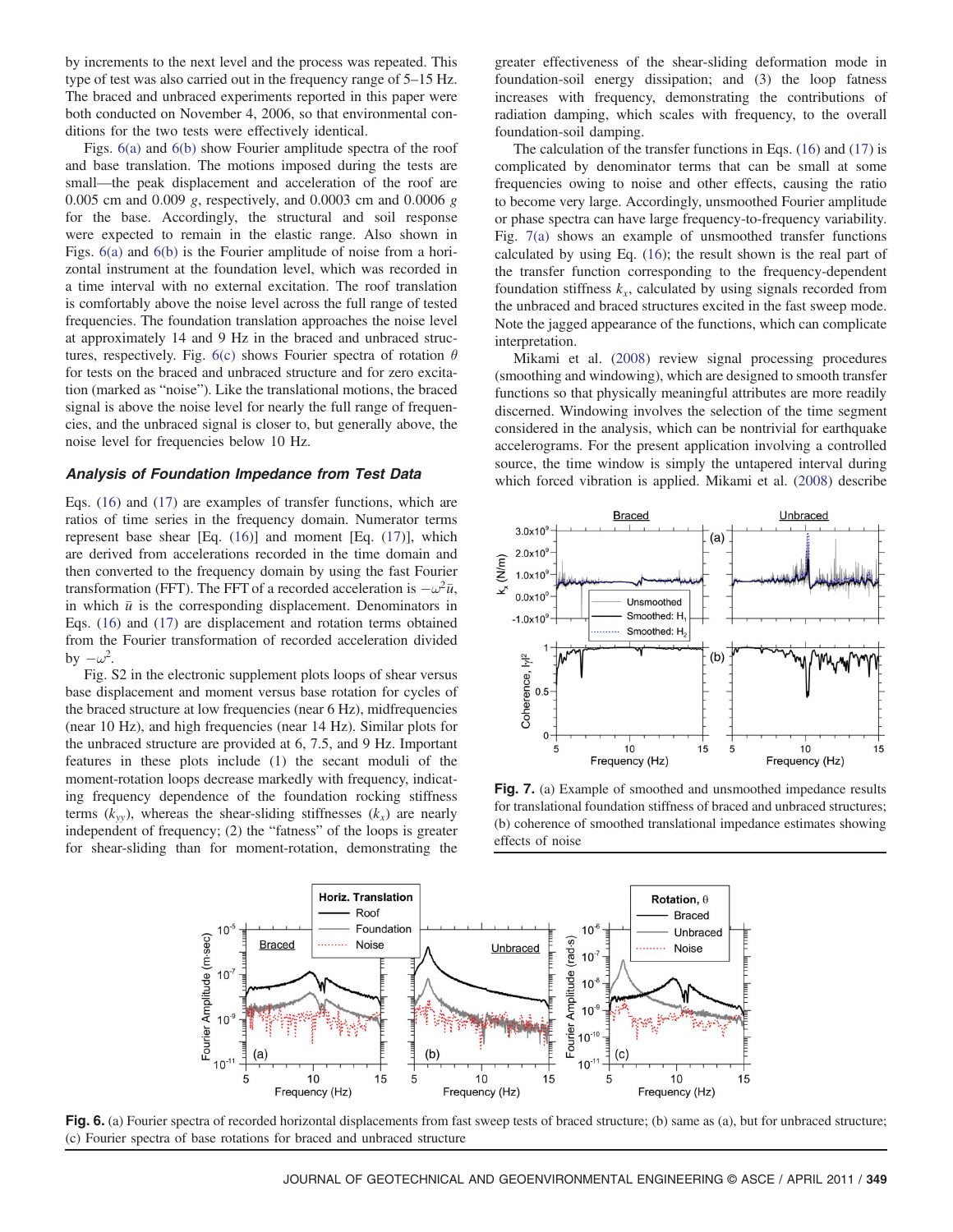time and frequency domain methods of smoothing and find little practical difference for a common level of smoothing as represented by an effective frequency bandwidth (a larger bandwidth implies greater smoothing). We employ frequency domain smoothing of power spectral density functions. Consider an arbitrary time series  $a(t)$  sampled at N<sub>t</sub> time steps having Fourier transform  $\bar{a}(\omega)$ . The smoothed autopower spectral density function is calculated as [\(Abrahamson 1992\)](#page-8-12):

$$
S_{aa}(\omega) = \sum_{j=-n}^{n} p_j \bar{a}(\omega_j) \bar{a}(\omega_j)^*
$$
\n(18)

where  $2n + 1$  = number of discrete frequencies smoothed;  $\omega_i = \omega + 2\pi j/N_i$ ;  $p_i$  = weights used in the frequency smoothing; and the asterisk denotes the complex conjugate. Smoothing is applied with an 11-point Hamming window  $(n = 5)$ , which provides an effective frequency bandwidth of 0.13 Hz for the 60-s duration signals used to calculate the Fourier transforms [\(Mikami et al.](#page-9-16) [2008](#page-9-16); [Abrahamson 1992](#page-8-12)). A similar autopower spectral density function can be derived for time series  $b(t)$ . The complex-valued cross power spectral density function is calculated as

$$
S_{ab}(\omega) = \sum_{j=-n}^{n} p_j \bar{a}(\omega_j) \bar{b}(\omega_j)^*
$$
 (19)

<span id="page-6-1"></span>Two estimates of complex-valued transfer functions [e.g., the quantities in Eqs. ([16](#page-4-4)) and ([17\)](#page-4-5)] are possible from these power spectral density functions ([Pandit 1991\)](#page-9-17):

$$
H_1(\omega) = S_{ab}(\omega) / S_{aa}(\omega)
$$
\n(20)

$$
H_2(\omega) = S_{bb}(\omega) / S_{ba}(\omega)
$$
 (21)

The  $H_1$  and  $H_2$  estimates of the transfer function diverge in the presence of noise. Along with the unsmoothed transfer function described previously, Fig. [7\(a\)](#page-5-1) also shows the smoothed  $H_1(\omega)$ and  $H_2(\omega)$  estimates of the foundation stiffness  $k_x$ . The smoothed functions follow the same trend as the unsmoothed function but have a less jagged appearance.

Another valuable attribute of smoothing is that it allows the computation of coherence, which is the ratio of the two transfer function estimates [\(Pandit 1991](#page-9-17)):

$$
\gamma^2(\omega) = \frac{H_1(\omega)}{H_2(\omega)} = \frac{|S_{ab}(\omega)|^2}{S_{aa}(\omega)S_{bb}(\omega)}\tag{22}
$$

Coherence is theoretically unity in the absence of noise and drops below 1 for noisy signals, and hence, is useful for identifying the usable frequency range of a computed transfer function. Coherence values associated with the previous estimates of  $k<sub>x</sub>$  are shown in Fig. [7\(b\)](#page-5-1). A comparison of the coherence function to the signal amplitudes from Figs. [6\(a\)](#page-5-0) and [6\(b\)](#page-5-0) shows that when coherence is low, it is because the amplitude of the denominator signal in Eq. ([16](#page-4-4)) is approaching that of noise (i.e., signals recorded with no forced vibration). Transfer function ordinates associated with  $coherence < 0.8$  were considered unreliable in some past work involving seismic signals [\(Kim and Stewart 2003;](#page-9-18) [Mikami et al.](#page-9-16) [2008](#page-9-16)), although that threshold is somewhat arbitrary.

Considering both the coherence and noise spectra, the translational impedance estimates for the unbraced structure may not be reliable for frequencies higher than approximately 9 Hz. For the braced structure, the translational impedance should be reliable for frequencies higher than 5.5 Hz owing to high coherence and signals well above noise because of strong SSI. Similar interpretations of the rotational impedance terms are described subsequently.

Fig. [8](#page-6-0) shows foundation impedance ordinates for translation and rocking calculated by using Eqs. ([16](#page-4-4)) and [\(17\)](#page-4-5) with transfer function estimate  $H_1$  [Eq. [\(20\)](#page-6-1)]. The stiffness ordinates  $(k_x, k_y)$ represent the real part of the complex-valued stiffness, whereas the viscous dashpots  $(c_x, c_y)$  are calculated from the imaginary part [through Eq.  $(1a)$  $(1a)$ ]. Three sets of results are shown for each stiffness and dashpot coefficient. Two are smoothed impedance ordinates calculated from time signals recorded with the braced and unbraced structure configurations. The third set of results is from harmonic tests, which were performed for the braced structure only. Those results are shown at discrete frequencies and are calculated directly from Eqs. ([16](#page-4-4)) and [\(17\)](#page-4-5) without the need for Fourier transformation or smoothing (the displacements and rotations are taken directly from the measured steady-state response). Results similar to those in this paper were obtained from multiple tests at various times.

Calculated impedance ordinates from the braced structure are consistent for the fast sweep and harmonic tests. Coherence values are high over the 5.5–15 Hz frequency range, suggesting minimal noise effects on the results.

Stiffness and damping for the unbraced structure are generally similar to those for the braced structure, but have more frequencyto-frequency variability as a result of reduced resolution of the foundation displacement and rotation signals. As previously stated, translational impedance ordinates for the unbraced structure are considered unreliable for frequencies greater than 9 Hz owing to excessive noise. The rotational results are considered reliable below 14 Hz because of high coherence and foundation rotations generally above the noise level. Interestingly, the unbraced rotational stiffness is less than the braced rotational stiffness by approximately 10% for frequencies under 8 Hz. This difference falls within the experimental error implicit to this method of field testing.

<span id="page-6-0"></span>

Fig. 8. Experimental foundation stiffness and damping values for horizontal translation and rocking obtained from testing of the Garner Valley test structure with and without bracing; and coherence estimates for the impedance ordinates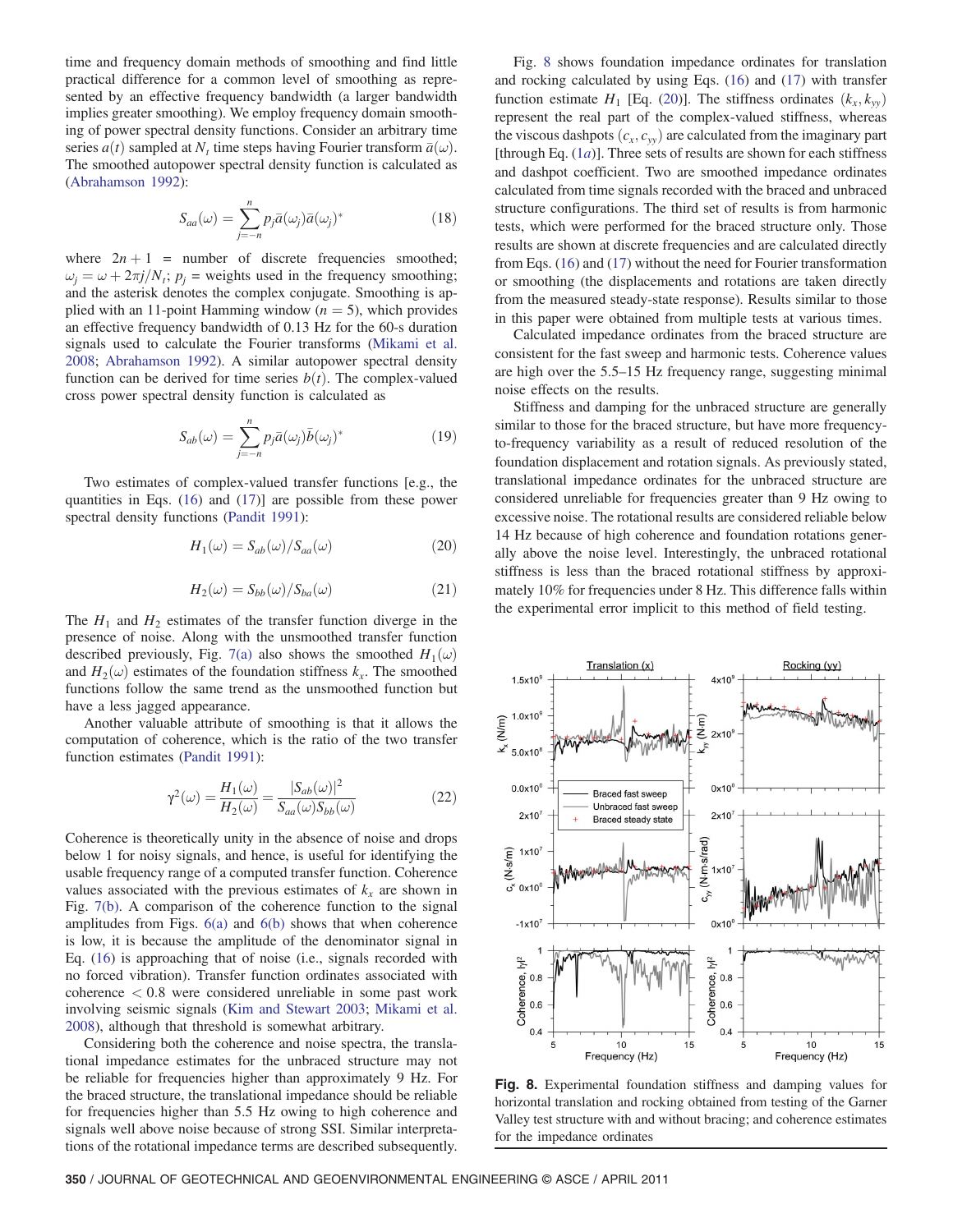#### Impedance from Theoretical Solutions

Two principal aspects of theoretical models for foundation stiffness can be checked against the experimental data, the low-frequency (nearly static) stiffness and the variation of stiffness with frequency. Fig. [1\(b\)](#page-1-0) demonstrates that the variation of foundation stiffness with normalized frequency is similar for footings on a half-space and a depth-variable stiffness profile. Hence, because details of the soil layering are apparently of second-order importance, the critical question in the development of a theoretical prediction for comparison with the test results is the appropriate half-space shear wave velocity for calculations of static stiffnesses for horizontal translation and rocking. In most applications,  $V<sub>s</sub>$  profiles are evaluated away from foundations (i.e., in the free-field) and show increases of stiffness with depth. To evaluate a single effective  $V<sub>s</sub>$  value for use in computations, the user must  $(1)$  correct free-field  $V<sub>s</sub>$  values to account for the increased overburden pressures associated with structure weight; and (2) select an appropriate depth range to average overburden-corrected velocities. The first effect is not considered in typical practice [e.g., there are no provisions for this in BSSC ([2009\)](#page-8-3)], but it was recognized by Dobry et al. ([1986\)](#page-8-6) and Gazetas and Stokoe [\(1991](#page-9-19)), who matched theoretical system frequencies to test data by using half-space velocities higher than free-field measured values. The second effect is considered in practice, as described subsequently.

Overburden corrections are not needed for the present application because the SASW results in Fig. [3](#page-2-1) are based on arrays immediately adjacent to the foundation; hence, the measured velocities account for confinement provided by the structure weight. For more general applications in which velocities are measured in the free-field, we describe the process by which the overburden effect can be included in the analysis. Small-strain shear modulus  $(G)$  is known to increase with mean effective confining stress  $(\sigma'_m)$  as follows:

$$
G = G_1 \left(\frac{\sigma_m'}{p_a}\right)^n \tag{23}
$$

where  $G_1$  = shear modulus for  $\sigma'_m = 101.3$  kPa and *n* varies from approximately 0.5 for granular soils ([Hardin and Black 1968](#page-9-20); [Marcuson and Wahls 1972](#page-9-21)) to 1.0 for cohesive soils with plasticity index PI > ∼6.5 ([Yamada et al. 2008\)](#page-9-22). Recognizing that  $V_s$ is proportional to the square root of shear modulus, free-field measurements of shear wave velocity are corrected to account for overburden effects from the structure as follows:

$$
V_s \approx V_{s0} \left(\frac{\sigma'_{v0} + \Delta \sigma_v}{\sigma'_{v0}}\right)^{n/2} \tag{24}
$$

<span id="page-7-0"></span>where  $V_s$  = overburden-corrected shear wave velocity for a particular depth z;  $V_{s0}$  = shear wave velocity measured in the free-field;  $\sigma'_{v0}$  = effective stress from soil self weight at depth z; and  $\Delta \sigma_v$  = increment of vertical stress at depth  $z$  from the structural weight, which can be computed by using classical stress distribution theory (e.g., [Fadum 1948](#page-8-13)). The overburden correction in Eq. [\(24\)](#page-7-0) is typically significant only at shallow depths below the foundation bearing level (approximately 50–100% of the foundation dimension).

Stewart et al. [\(2003](#page-9-5)) investigated the depth interval across which to compute an effective average profile velocity by matching halfspace static stiffnesses to those of nonuniform profiles computed with the solutions of Wong and Luco [\(1985](#page-9-23)). The resulting recommendations, which are also given in BSSC [\(2009](#page-8-3)), compute effective profile velocity as the ratio of depth interval  $(z_p)$  to shear wave travel time through the depth interval, with the depth interval taken from the base of the footing to the following depths:

Horizontal translation: 
$$
z_p = 0.75 \sqrt{A_f/\pi}
$$
 (25)

$$
Rocking: z_p = 0.75 \sqrt[4]{4I_f/\pi}
$$
 (26)

where  $A_f$  = foundation area; and  $I_f$  = foundation moment of inertia. For the present structure,  $Z_p = 1.7$  m and is measured from the ground surface because the foundation is not embedded. The  $V_s$ profile in Fig. [3](#page-2-1) is depth-invariant in the upper 3 m, therefore, no averaging is needed and the profile velocity is assumed to be the values from the figure (the best estimate of  $V_{\text{sm}} = 198 \text{ m/s}$  with a range of  $183-213$  m/s). Additional soil parameters used for the impedance calculation are mass density  $\rho = 1,800 \text{ kg/m}^3$  and Poisson's ratio  $\nu = 0.35$ . Small-strain soil damping  $(D_{\min})$  is estimated at 2% from the empirical model of Darendeli ([2001\)](#page-8-14).

By using the previous soil parameters, impedance ordinates were calculated for horizontal translation and rocking using equations provided by Pais and Kausel [\(1988](#page-9-4)), which apply for a uniform half-space soil medium and rigid foundation. These model predictions are compared with experimental results in Fig. [9.](#page-7-1) The normalization of horizontal and rocking impedance in Fig. [9](#page-7-1) is by  $G_m B$  and  $G_m B^3$ , respectively, where  $G_m = \rho V_{sm}^2$ ;  $B = 2m$ (foundation half-width); and  $V_{sm} = 198$  m/s. Predictions calculated for the limits of the velocity range (183 and 213 m/s) are normalized with  $G_m$  to show the effect of velocity uncertainty. Frequency is normalized to  $a_0$  [Eq. [\(4\)](#page-1-3)], by using the velocity appropriate to each prediction  $[V_{sm}$  is used in Eq. ([4\)](#page-1-3) for experimental data]. In Fig. [9](#page-7-1), experimental results are shown in the frequency range over which they are judged to be reliable on the basis of high coherence and minimal influence of noise, as described previously.

Considering first the stiffness results, predictions utilizing the best estimate velocity overestimate the experimental results by approximately 10% for translation and 15% for rotation. Predictions made with the reduced velocity (lower end of the range from Fig. [3\)](#page-2-1) are consistent with experimental results. The stiffness decay

<span id="page-7-1"></span>

Fig. 9. Normalized impedance values from data compared with theoretical predictions for the Garner Valley site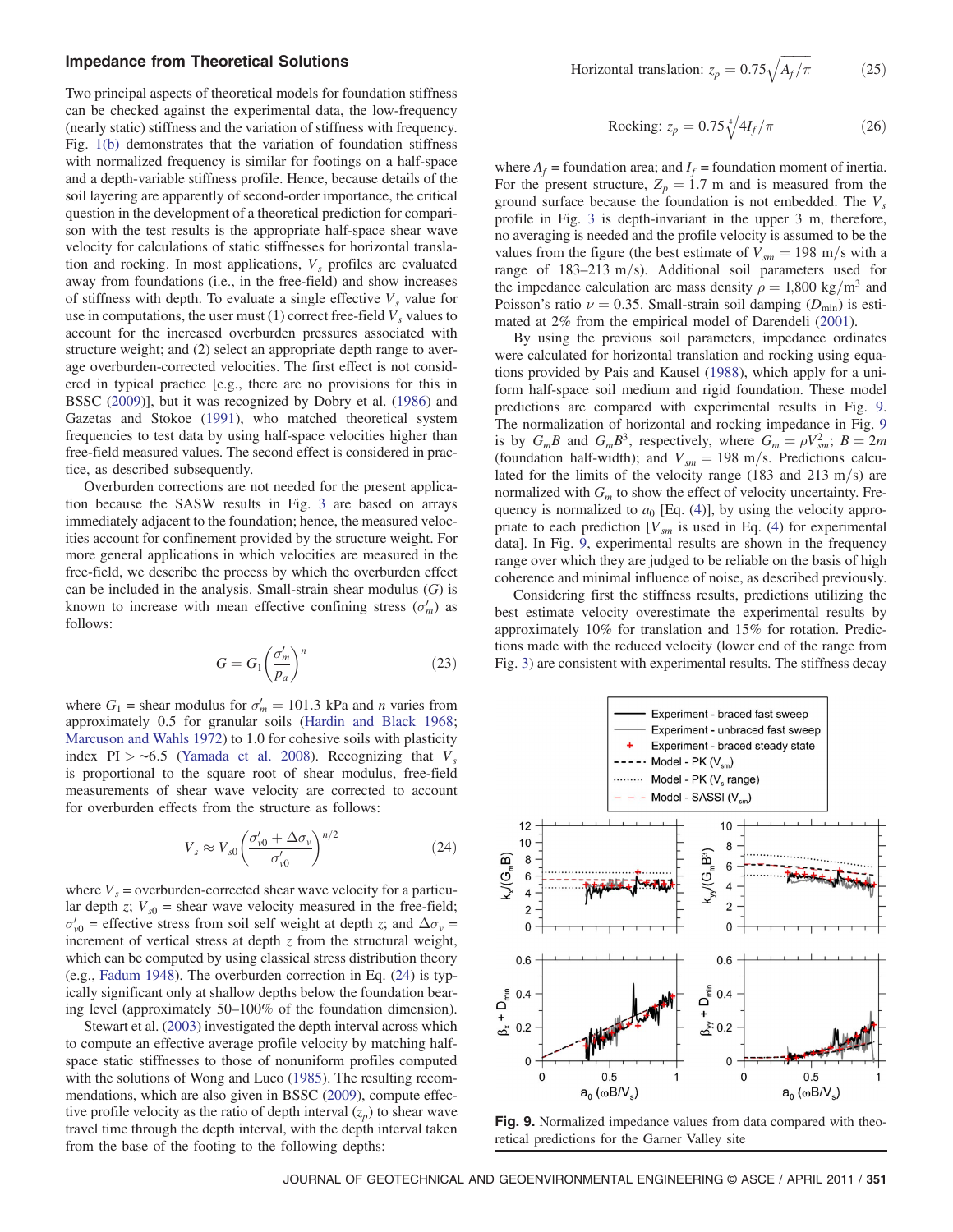with frequency is consistent between experimental results and predictions.

The normalized damping results ( $\beta_i$  terms) plotted in Fig. [9](#page-7-1) represent half the ratio of the complex to the real part of the foundation impedance [Eq. ([2\)](#page-0-1)]. The results demonstrate finite damping at low frequencies that is slightly smaller than the model predictions. This suggests that the small-strain damping estimate of  $D_{\min} = 2\%$ from Darendeli [\(2001](#page-8-14)) may be too large. Both the translational and rotational damping ordinates increase with frequency, which demonstrates the importance of radiation damping. Fig. [9](#page-7-1) shows that  $\beta_x > \beta_y$ , which confirms model predictions that radiation damping of square foundations in translation is a more significant energy dissipation mechanism than radiation damping in rotation. However, the model predictions for radiation damping are too high relative to data for translation and slightly too low for rotation.

Additional impedance estimates were computed by A. Mikami (personal communication, 2010) with the computer program SASSI ([Ostadan 2006](#page-9-24)) with a finite concrete modulus (taken as 22 GPa) and a uniform half-space ( $V_s = 198$  m/s). In the SASSI analysis, the first six soil layers are 0.25 m thick, followed by a 0.5-m layer and then 1.0-m layers extending to a half-space at 7 m of depth. Foundation loading was applied at the four corners of the 4-m-square foundation. Because the foundation is flexible in the SASSI analysis, the foundation displacements (and hence, the impedance) are location-dependent. Vertical displacements were taken from the corners (where the loads are applied) and horizontal displacements from the center of the foundation, which match the sensor locations used to calculate the experimental impedance (as shown in Fig. [4](#page-3-0)). Fig. [9](#page-7-1) demonstrates that results from the two numerical models are nearly identical, indicating that the assumption of foundation rigidity in the Pais and Kausel ([1988\)](#page-9-4) model is reasonable for the present application.

### Discussion and Conclusions

We present procedures to compute foundation stiffness and damping (impedance coefficients) for horizontal translational and rotational modes of foundation vibration from data recovered from forced vibration tests conducted on a soil-foundation-structure system. Implementation of the procedures requires measurements of horizontal motions at the roof and foundation level of the structure, vertical foundation motions to derive rotations, shaker forces, and system masses. The procedures are applied to data from the largescale NEES SFSI field test structure in Garner Valley, California, that was subjected to fast sweep and harmonic excitation over a frequency range of 5–15 Hz. Applied force levels were small, so the structure-soil system was expected to have remained in the elastic range. The structure was tested both with and without bracing. The addition of bracing significantly increases the stiffness of the system and the importance of SFSI in the system response.

The identified impedance ordinates are frequency-dependent and complex-valued with real parts representing stiffness and complex parts damping. The stiffness terms demonstrate the decay of rotational stiffness with frequency and a relative lack of decay for translational stiffness. The damping terms show more pronounced energy dissipation for translational than rotational vibration modes, and increases of damping with frequency illustrate the importance of radiation damping for this foundation-soil system. Many of these features were previously anticipated in theoretical models but are now observed experimentally. The experimental impedance ordinates are in reasonable accord with predictions of theoretical models in which the soil medium is represented by a half-space, provided that consideration is given to the effects of structural

weight on the soils' shear modulus and small-strain soil hysteretic damping. Stiffness terms are best matched by using a velocity slightly lower than the median from on-site measurements. Damping terms are modestly overpredicted for translation and underpredicted for rotation.

#### Acknowledgments

This work was partially supported by the Center for Embedded Network Sensing (CENS) at UCLA and also by fellowship funding from UCLA. This research made use of the testing facilities of NEES and NEES at UCSB. NEES Site PI Dr. Jamison Steidl is thanked for his assistance with site operation and data collection, as are NEES at UCSB staff Hank Ratzesberger and Paul Hegarty. We thank Timothy Ancheta, Dennis Hiltunen, George Mylonakis, and Dimitris Pitilakis for helpful discussions over the course of this research. We thank Lisa Star for independently checking the test results. Two anonymous reviewers are thanked for their helpful comments. We thank Dr. Atsushi Mikami for performing the SASSI runs for the test structure.

#### **References**

- <span id="page-8-12"></span>Abrahamson, N. A. (1992). "Spatial variation of earthquake ground motion for application to soil–structure interaction." Rep. No. TR-100463, Electrical Power Research Institute, Palo Alto, CA.
- <span id="page-8-2"></span>ASCE. (2006). "Seismic rehabilitation of existing buildings." ASCE/SEI 41-06, Reston, VA.
- <span id="page-8-9"></span>Andrus, R. D., Stokoe, K. H., II, and Juang, C. H. (2004). "Guide for shear-wave-based liquefaction potential evaluation." [Earthquake Spectra](http://dx.doi.org/10.1193/1.1715106), [20\(2\), 285](http://dx.doi.org/10.1193/1.1715106)–308.
- <span id="page-8-0"></span>Apsel, R. J., and Luco, J. E. (1987). "Impedance functions for foundations embedded in a layered medium: An integral equation approach." [Earthquake Eng. Struct. Dyn.](http://dx.doi.org/10.1002/eqe.4290150205), 15(2), 213–231.
- <span id="page-8-3"></span>Building Seismic Safety Council (BSSC). (2009). "NEHRP recommended seismic provisions for new buildings and other structures." Rep. FEMA P-750, FEMA, Washington DC.
- <span id="page-8-1"></span>Clough, R. W., and Penzien, J. (1993). Dynamics of structures, McGraw Hill, New York.
- <span id="page-8-4"></span>Crouse, C. B., Hushmand, B., Luco, J. E., and Wong, H. L. (1990). "Foundation impedance functions: Theory versus experiment." [J. Geotech. Eng.](http://dx.doi.org/10.1061/(ASCE)0733-9410(1990)116:3(432)), 116(3), 432–449.
- <span id="page-8-11"></span>Crouse, C. B., Liang, G. C., and Martin, G. R. (1984). "Experimental study of soil-structure interaction at an accelerograph station." Bull. Seismol. Soc. Am., 74(5), 1995-2013.
- <span id="page-8-10"></span>Crouse, C. B., and McGuire, J. (2001). "Energy dissipation in soil-structure interaction." [Earthquake Spectra](http://dx.doi.org/10.1193/1.1586174), 17(2), 235–259.
- <span id="page-8-14"></span>Darendeli, M. (2001). "Development of a new family of normalized modulus reduction and material damping curves." Ph.D. dissertation, Dept. of Civil, Architectural, and Environmental Engineering Univ. of Texas, Austin, TX.
- <span id="page-8-5"></span>de Barros, C. P., and Luco, J. E. (1995). "Identification of foundation impedance functions and soil properties from vibration tests of the Hualien containment model." [Soil Dyn. Earthquake Eng.](http://dx.doi.org/10.1016/0267-7261(94)00046-J), 14(4), 229–[248.](http://dx.doi.org/10.1016/0267-7261(94)00046-J)
- <span id="page-8-6"></span>Dobry, R., Gazetas, G., and Stokoe, K. H., II. (1986). "Dynamic response of arbitrarily shaped foundations: Experimental verification." [J. Geotech. Eng.](http://dx.doi.org/10.1061/(ASCE)0733-9410(1986)112:2(136)), 112(2), 136–154.
- <span id="page-8-13"></span>Fadum, R. E. (1948). "Influence values for estimating stresses in elastic foundations." Proc. 2nd Int. Conf. Soil Mechanics and Foundation Engineering, Rotterdam, Vol. 3, 77–84.
- <span id="page-8-7"></span>Gadre, A., and Dobry, R. (1998). "Lateral cyclic loading centrifuge tests on square embedded footing." [J. Geotech. Geoenviron. Eng.](http://dx.doi.org/10.1061/(ASCE)1090-0241(1998)124:11(1128)), 124(11), [1128](http://dx.doi.org/10.1061/(ASCE)1090-0241(1998)124:11(1128))–1138.
- <span id="page-8-8"></span>Gajan, S., and Kutter, B. L. (2008). "Capacity, settlement, and energy dissipation of shallow footings subjected to rocking." [J. Geotech.](http://dx.doi.org/10.1061/(ASCE)1090-0241(2008)134:8(1129)) [Geoenviron. Eng.](http://dx.doi.org/10.1061/(ASCE)1090-0241(2008)134:8(1129)), 134(8), 1129–1141.